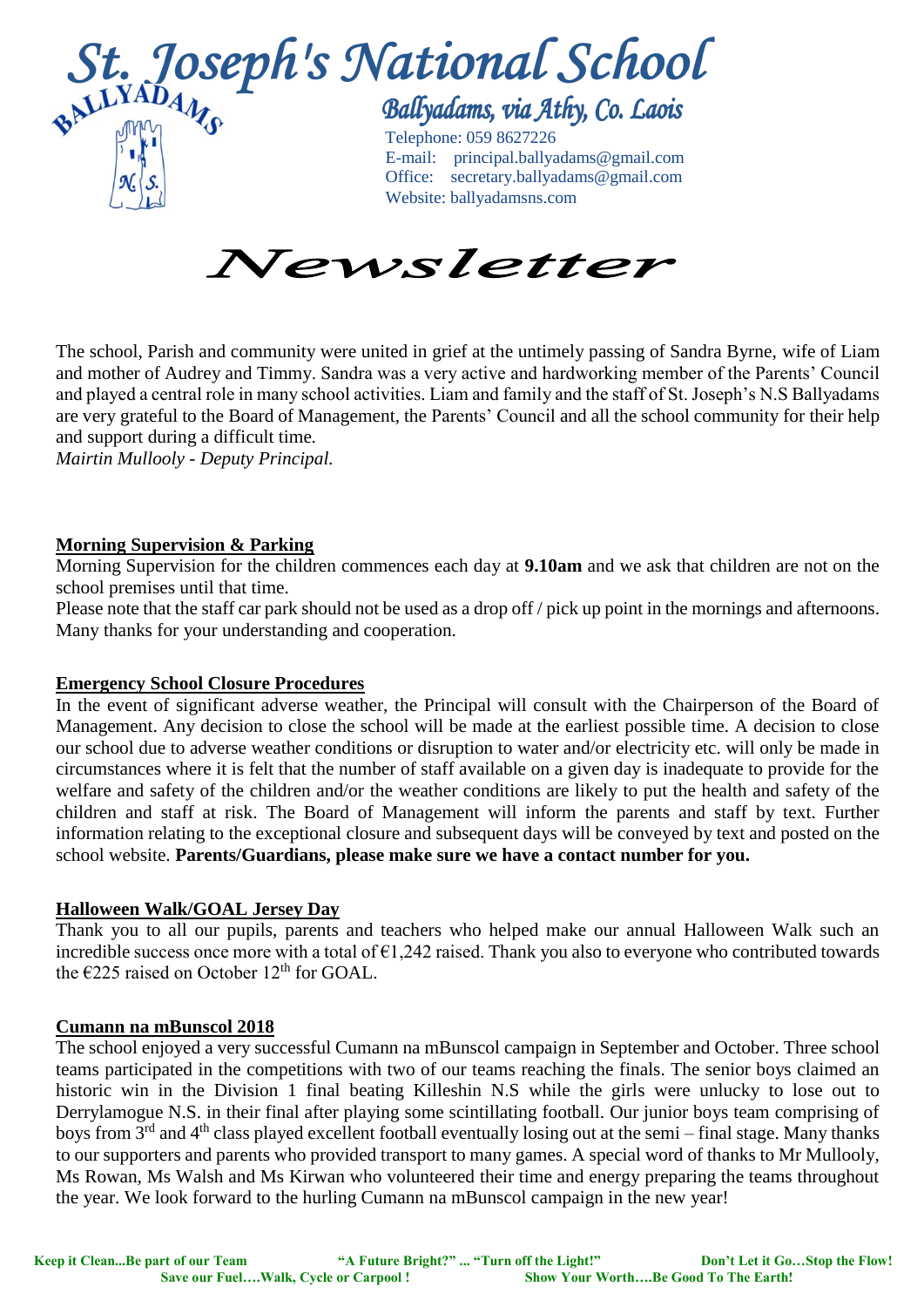## **School Website**

Our school website is a wonderful resource for parents, students and the wider school community. We invite you to [www.ballyadamsns.com](http://www.ballyadamsns.com/) where you will find lots of information about the school, recent and upcoming events, work samples and lots of material which can be downloaded for use at home. Check out our Twitter Account too for updates of school life in Ballyadams. A downloadable School Newsletter will be available in the coming week!

## **Music Generation Laois**

Music Generation Laois are providing an Early Years Recorder Programme for children in 1<sup>st</sup> and 2<sup>nd</sup> class. Some children in the senior classes are continuing with in the Woodwind Programme which began last year and they play Saxophone, Clarinet and Flute. In January children from 3<sup>rd</sup> class upwards who are interested in playing a woodwind instrument will be given the opportunity to partake in some taster classes with a view to starting weekly lessons.

### **Rugby**

Our rugby Coach Tadhg from Athy RFC continues his visits to the school. Tadhg coaches the boys and girls the skills of rugby in a fun inclusive approach that caters for all levels of ability. On Friday the 30<sup>th</sup> November we welcomed Tadhg and two very special visitors – the Pro 14 and Champions Cup Trophies! See photos from the visit on our school Twitter page!

### **Book Rental Scheme and Requisites**

A sincere thank you to everyone who has already paid the Book Rental and Requisites for this school year. Anyone with an outstanding balance can contact the office to arrange payment. The Book Rental Scheme helps to minimise the effects of costly school book lists on families in September while the Requisite payment is for the provision of art & craft supplies, 24hour personal pupil insurance, assessment and other sundries throughout the year.

## **Parent/Teacher Meetings**

If you were unable to attend the parent/teacher meetings, please contact your child's class teacher through the office to arrange a new time and date.

#### **Enrolment**

Enrolments for September 2019 will begin next term. Enrolment Packs will be available from the office.

#### **Team Hope Shoebox Appeal**

This year the boys and girls took part in the Team Hope Shoebox Appeal. We learned about children from other countries who have very little and realised how very lucky we are. We decided to fill empty shoeboxes with gifts for them. The shoeboxes were wrapped in Christmas paper and collected in recent weeks. There was an outstanding effort made by all and this act of kindness will make a big difference to those less fortunate.

#### **Parents' Association/Council**

The Parents' Association continue to promote all areas of school development and play an invaluable role in developing and maintaining positive and active partnerships between home and school. (List duties carried out so far this year) Our Parents' Association deserve our thanks and support for their tremendous work on behalf of St. Joseph's N.S Ballyadams. We are fortunate to have such a group of dedicated parents who give freely their time and energy to cultivate the development and well – being of all the children in the school.

#### **Annual Cake Sale**